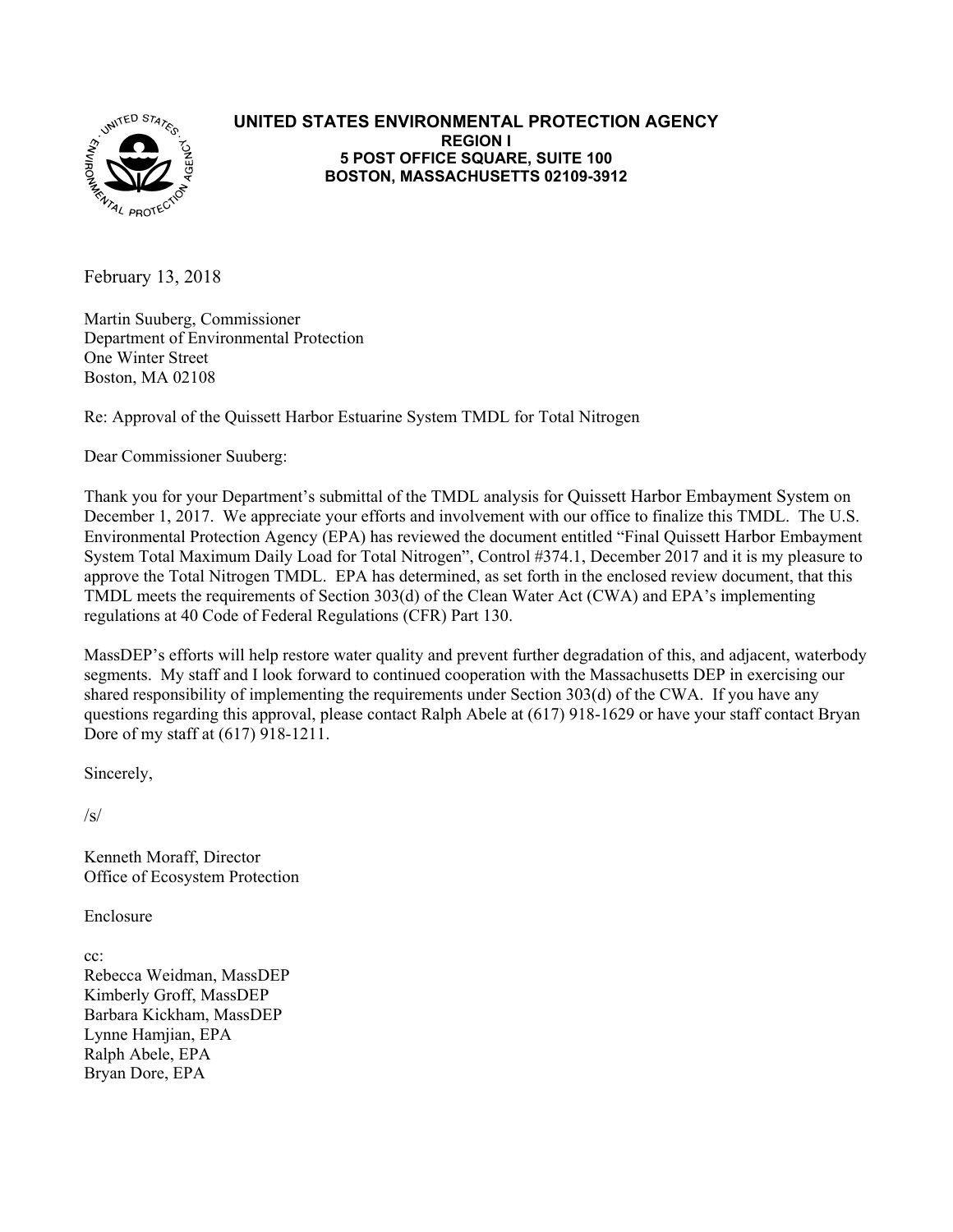### **EPA NEW ENGLAND'S TMDL REVIEW**

**DATE:** February 13, 2018

**TMDL:** Final Quissett Harbor Estuarine System TMDL for Total Nitrogen

**STATUS:** Final

**IMPAIRMENT/POLLUTANT**: 1 Total Nitrogen TMDL (See Attachment 1)

**BACKGROUND:** EPA Region 1 received the *Quissett Harbor Estuarine System Total Maximum Daily Loads for Total Nitrogen* (Control Number: CN 374.1) with a transmittal letter dated December 1, 2017. In addition to the Final Nitrogen TMDL itself, the submittal included, either directly or in reference, the following documents:

- Public Meeting Information and Response to Comments, Appendix E
- Massachusetts Surface Water Quality Standards (WQS)
- Massachusetts Estuaries Project, Linked Watershed-Embayment Approach to Determine Critical Nitrogen Loading Thresholds for the Quissett Harbor Embayment System, Town of Falmouth, Massachusetts. **<http://www.mass.gov/eea/docs/dep/water/resources/mep/cape/mep-quissettharbor>uc.pdf**
- Massachusetts Year 2014 Integrated List of Waters: Final Listing of the Condition of Massachusetts' Waters Pursuant to Sections 305(b), 314 and 303(d) of the Clean Water Act (CN 450.1), December 2015. <http://www.mass.gov/eea/docs/dep/water/resources/07v5/14list2.pdf>

Massachusetts Estuaries Project Embayment Restoration and Guidance for Implementation

Strategies, MassDEP 2003. <http://www.mass.gov/eea/docs/dep/water/resources/a-thru>m/mepmain.pdf

The following review explains how the TMDL submission meets the statutory and regulatory requirements of TMDLs in accordance with § 303(d) of the Clean Water Act and EPA's implementing regulations in 40 CFR Part 130.

**REVIEWERS:** Bryan Dore (617-918-1211) e-mail: [dore.bryan@epa.gov](mailto:dore.bryan@epa.gov)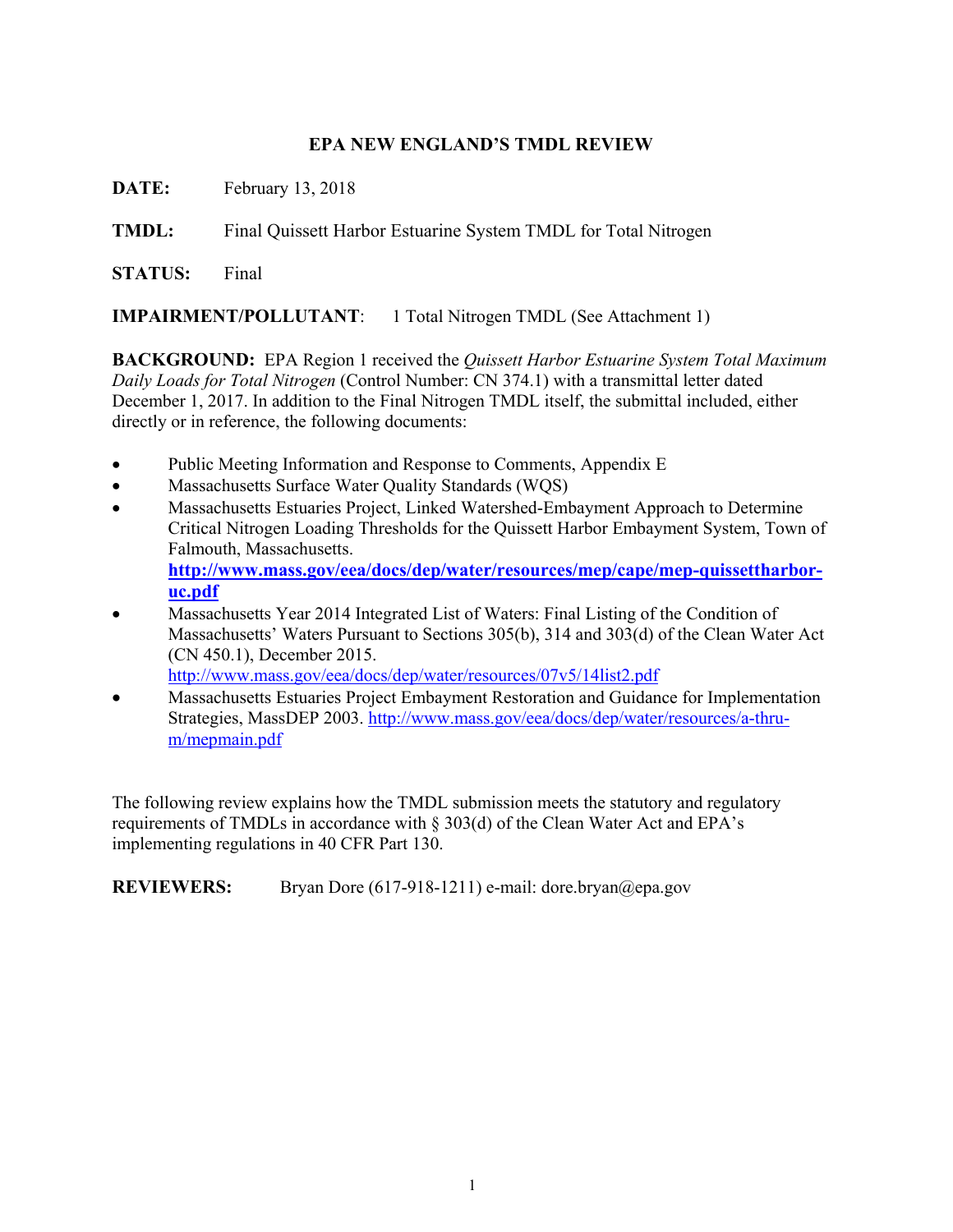# **REVIEW ELEMENTS OF TMDLs**

 *Section 303(d) of the Clean Water Act (CWA) and EPA's implementing regulations at 40 C.F.R. § 130 describe the statutory and regulatory requirements for approvable TMDLs. The following information is generally necessary for EPA to determine if a submitted TMDL fulfills the legal requirements for approval under Section 303(d) and EPA regulations, and should be included in the submittal package. Use of the verb "must" below denotes information that*  is required to be submitted because it relates to elements of the TMDL required by the CWA and by regulation.

## **1. Description of Waterbody, Pollutant of Concern, Pollutant Sources and Priority Ranking**

*The TMDL analytical document must identify the waterbody as it appears on the State/Tribe's 303(d) list, the pollutant of concern and the priority ranking of the waterbody. The TMDL submittal must include a description of the point and nonpoint sources of the pollutant of concern, including the magnitude and location of the sources. Where it is possible to separate natural background from nonpoint sources, a description of the natural background must be provided, including the magnitude and location of the source(s). Such information is necessary for EPA's review of the load and wasteload allocations which are required by regulation. The TMDL submittal should also contain a description of any important assumptions made in developing the TMDL, such as: (1) the assumed distribution of land use in the watershed; (2) population characteristics, wildlife resources, and other relevant information affecting the characterization of the pollutant of concern and its allocation to sources; (3) present and future growth trends, if taken into consideration in preparing the TMDL; and, (4) explanation and analytical basis for expressing the TMDL through surrogate measures, if applicable. Surrogate measures are parameters such as percent fines and turbidity for sediment impairments, or chlorophyll a and phosphorus loadings for excess algae.* 

#### **A. Description of Waterbody, Priority Ranking, and Background Information**

 The Quissett Harbor Embayment System is located in Falmouth Massachusetts, at the southwestern edge Quissett Harbor inlet is partially armored as the northern portion of the inlet, the peninsula running to the of Cape Cod, and faces Buzzards Bay to the west with an average depth of 10.4 feet. Quissett Harbor is a well-protected harbor bounded by the Knob to the north and Gansett Point to the south. In addition, Knob, is protected with revetments, which protects this portion of the tidal inlet. An overview of the system is available on page 10 of the TMDL document.

 For the MEP analysis used as the basis for the TMDL, the Quissett Harbor is modeled as one basin with inner and outer basin of the Harbor. The Harbor is one of the Town of Falmouth's moderately sized no small tributaries but was evaluated as two subembayments, a northern area, inner Quissett Harbor, and a southern area, main Quissett Harbor. This was due to the presence of a small shoal that separates the marine resources and supports an active boatyard as well as a small yacht club. The MEP Technical Report shows that the water and habitat quality of Quissett Harbor is impaired due to elevated nutrients, low dissolved oxygen levels, elevated chlorophyll a levels, eelgrass loss, and degraded benthic fauna habitat (page 9, TMDL document, and Chapters VI and VII of the MEP Technical Report.) Additionally, Quissett Harbor is listed as Category 4a on the 303(d) list with a TMDL completed for fecal coliform (EPA #36172).

The TMDL document presents a sound overview of the estuary system's and the companion Massachusetts Estuaries Project final report (March 2013) presents a thorough description of the Quissett Harbor estuarine system.

 MassDEP has determined that all nutrient impaired segments in the Commonwealth are a high priority. See the Massachusetts 2014 Integrated List of Waters at: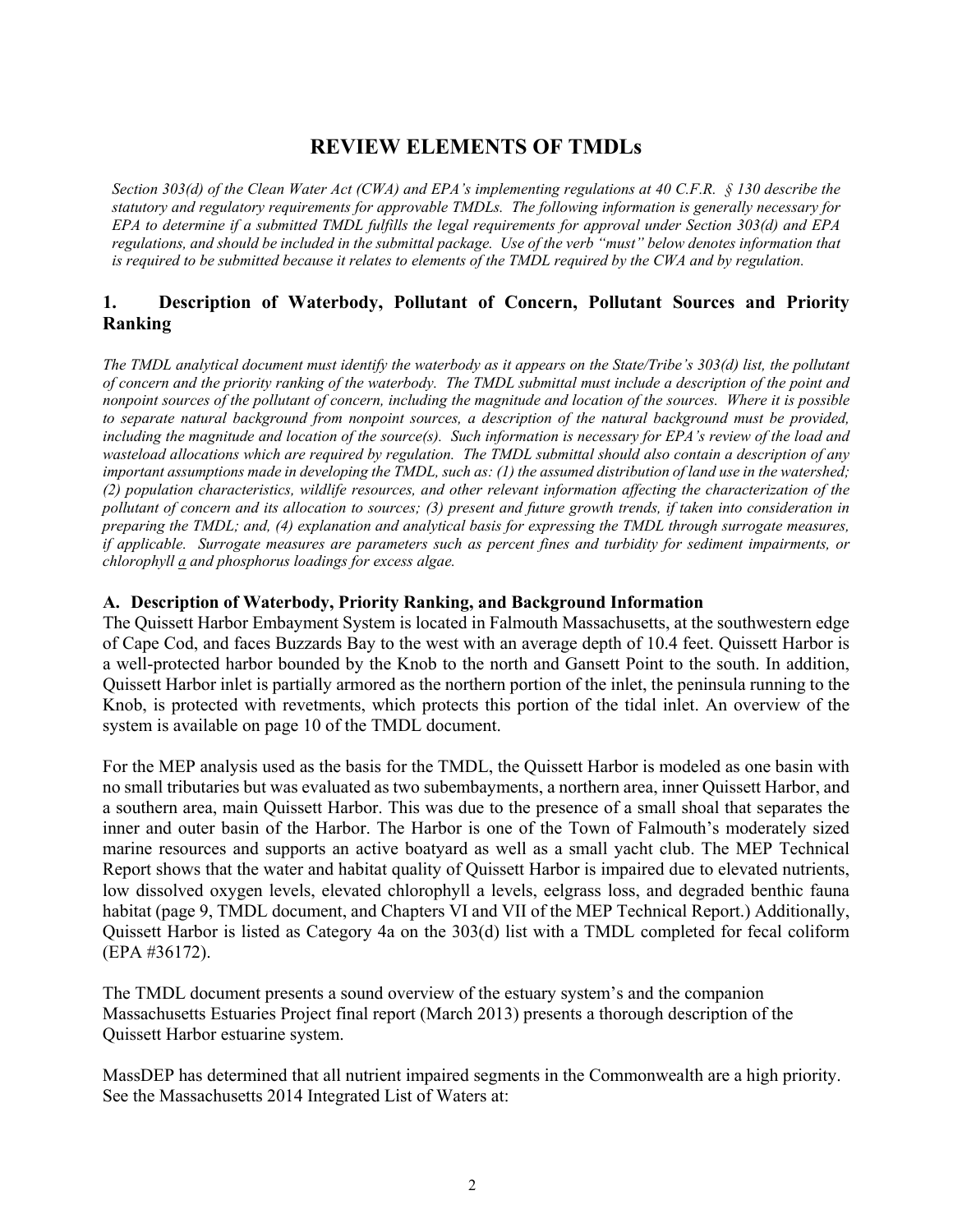#### <http://www.mass.gov/eea/docs/dep/water/resources/07v5/14list2.pdf>

#### **B. Pollutant of Concern**

In the Quissett Harbor Estuarine System, the pollutant of concern is the nutrient nitrogen. Impairments include dissolved oxygen, chlorophyll a, eelgrass habitat loss, and benthic fauna.

### **C. Pollutant Sources**

The TMDL document identifies that the predominate sources of controllable N affecting this system originate from on-site subsurface wastewater disposal systems (septic systems). Additional controllable sources include the runoff from fertilizers and stormwater runoff from impervious surfaces. Other sources, not locally controllable, include atmospheric nitrogen deposition to the estuary and natural surfaces (pages 14 of the TMDL document).

 impairment, and priority ranking. **Assessment:** EPA Region 1 concludes that the TMDL document meets the requirements for describing the TMDL waterbody segments, pollutants of concern, identifying and characterizing sources of

## **2. Description of the Applicable Water Quality Standards and Numeric Water Quality Target**

 *regulation. A numeric water quality target for the TMDL (a quantitative value used to measure whether or not the applicable water quality standard is attained) must be identified. If the TMDL is based on a target other than a numeric*  water quality criterion, then a numeric expression, usually site specific, must be developed from a narrative criterion  *and a description of the process used to derive the target must be included in the submittal. The TMDL submittal must include a description of the applicable State/Tribe water quality standard, including the designated use(s) of the waterbody, the applicable numeric or narrative water quality criterion, and the antidegradation policy. Such information is necessary for EPA's review of the load and wasteload allocations which are required by* 

 therefore, site-specific analyses of the individual water body are typically required. For example, the loading of nitrogen that a specific water body can handle without becoming impaired varies. Factors Water quality classification for both portions of the Quissett Harbor analyzed by the Massachusetts Estuary Project is SA. The TMDL document identifies several provisions of the Commonwealth's water quality standards that are relevant to the cultural eutrophication in these waters, including numeric criteria for dissolved oxygen and narrative criteria for nutrients, aesthetics, excess plant biomass, and nuisance vegetation (page 17). As stated in the TMDL document and in EPA guidance, individual estuarine and coastal marine waters tend to have unique characteristics and that influence the effect of nitrogen include: flow velocity, tidal hydraulics, dissolved oxygen, and sediment adsorption and desorption of nitrogen.

The Massachusetts Estuaries Project analytical method is the Linked Watershed-Embayment Management Model (Linked Model), discussed on pages 17-23 of the TMDL document. It links watershed inputs with embayment circulation and nitrogen characteristics, and:

- requires site-specific measurements within each watershed and embayment;
- uses realistic "best-estimates" of nitrogen loads from each specific type of land-use;
- spatially distributes the watershed nitrogen loading to the embayment;
- accounts for nitrogen attenuation during transport to the embayment;
- includes a 2D or 3D embayment circulation model depending on embayment structure;
- accounts for basin structure, tidal variations, and dispersion within the embayment;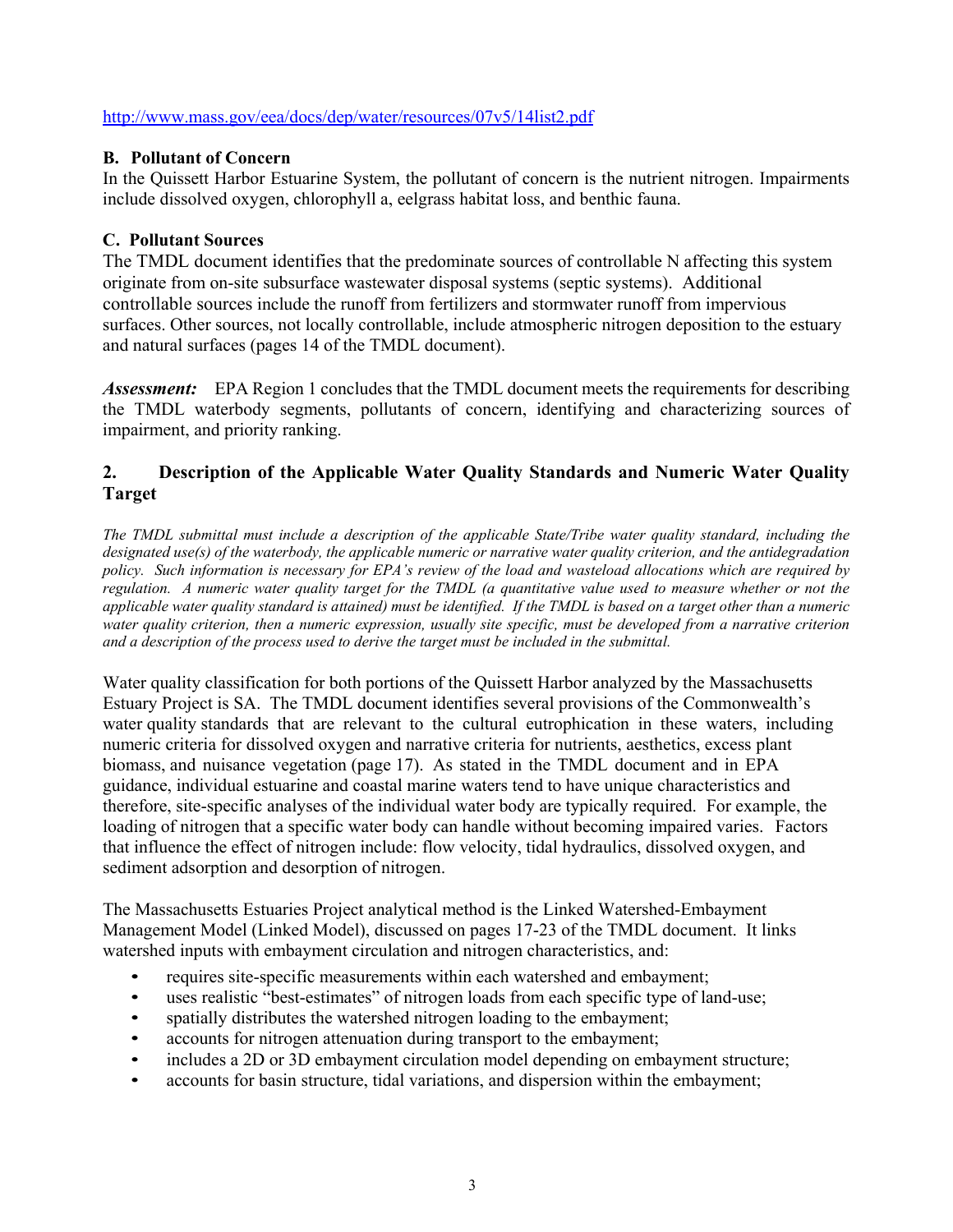- includes nitrogen regenerated within the embayment;
- is validated by both independent hydrodynamic, nitrogen concentration, and ecological data; and
- is calibrated and validated with field data prior to generation of "what if" scenarios.

 The sentinel station identified in the embayment system (QH2) was placed at a location at which habitat quality levels. restoration will necessarily result in high quality habitat throughout the system and attainment of water quality standards (page 20-21 of the TMDL document). The sentinel station was placed in the upper reaches of the inner Quissett Harbor (page 20 of the TMDL document). This site was selected such that the restoration at this point will necessarily bring the other regions of the system to acceptable

The determination of the critical nitrogen threshold for maintaining high habitat quality with the Quissett Harbor estuarine system is based primarily on the restoration of eelgrass as the main target or system restoration, while benthic fauna, dissolved oxygen, and chlorophyll *a* were also considered in the target concentration assessment (page 21, TMDL document). A principal indicator of decline in water quality is the decline in eelgrass beds within this embayment (page 14, TMDL document). The target threshold nitrogen concentration determined to be protective for the system is 0.34 mg/L at the sentinel station QH2 (Table 4, page 21 of the TMDL document). By attaining the modeled nitrogen target at the appointed sentinel location within the inner Quissett Harbor through implementation of the TMDL, it is expected that eelgrass habitat will be restored throughout the system.

It is important to note that the concentration necessary for healthy eelgrass habitat restoration in the system presents some level of uncertainty, which will be addressed by the adaptive management approach taken in the TMDL document. Should the target concentration be met at the sentinel station without eelgrass habitat restoration Inner Harbor, the target concentration will be re-evaluated. Additionally, nitrogen loading reductions should improve benthic infaunal habitat with an increase in shellfish habitat and shift toward larger, longer lived, deep burrowing organisms. MassDEP's commitment to monitor the receiving water response is, in EPA's view, a reasonable measure designed to manage the inherent uncertainty around selecting an instream target against a backdrop of considerable scientific and technical uncertainty. While there is sufficient basis in the administrative record at the time of approval to conclude that the selected target will be protective, EPA will coordinate with the MassDEP to review any additional monitoring data or other information that may become available concerning eelgrass populations in the receiving waters, consistent with MassDEP's commitment to evaluate the adequacy of the target.

*Assessment:* The use of the Linked Model, the description of the process in the TMDL document, and the companion Technical Report to this TMDL document adequately demonstrate the basis for deriving the target nitrogen loads and demonstrating that the targets will achieve water quality standards. EPA Region 1 concludes that MassDEP has properly presented its numeric water quality targets and has made a reasonable and appropriate interpretation of its narrative water quality criteria for the designated uses of the Quissett Harbor Estuarine System. In addition, MassDEP's adaptive management approach to the TMDL allows for revision if the target concentration is reached but habitat indicators are not met.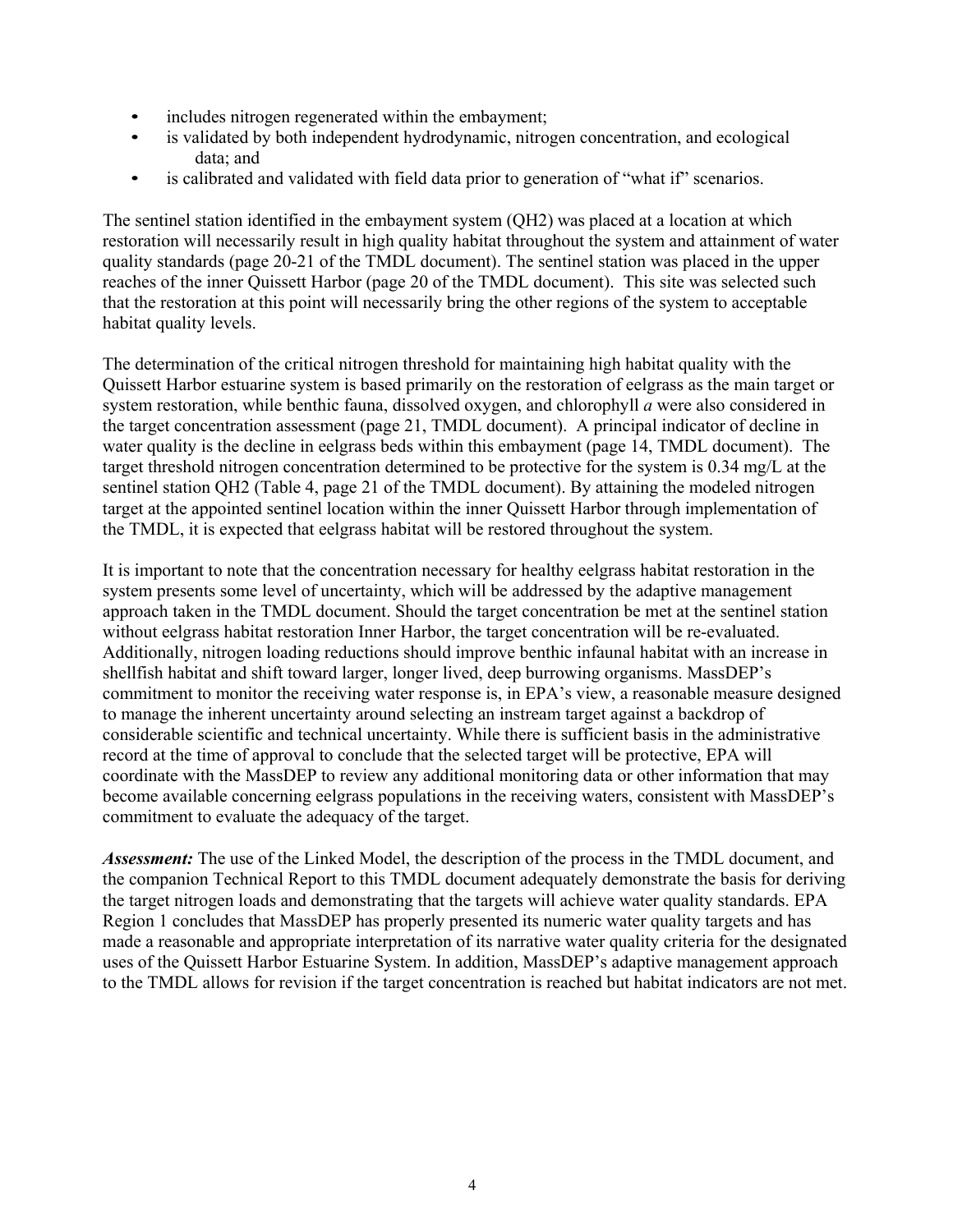## **3. Loading Capacity - Linking Water Quality and Pollutant Sources**

*As described in EPA guidance, a TMDL identifies the loading capacity of a waterbody for a particular pollutant. EPA regulations define loading capacity as the greatest amount of loading that a water can receive without violating water quality standards (40 C.F.R. § 130.2(f) ). The loadings are required to be expressed as either mass-per-time, toxicity or other appropriate measure (40 C.F.R. § 130.2(i)). The TMDL submittal must identify the waterbody's loading capacity for the applicable pollutant and describe the rationale for the method used to establish the cause-and-effect relationship between the numeric target and the identified pollutant sources. In most instances, this method will be a water quality model. Supporting documentation for the TMDL analysis must also be contained in the submittal, including the basis for assumptions, strengths and weaknesses in the analytical process, results from water quality modeling, etc. Such information is necessary for EPA's review of the load and wasteload allocations which are required by regulation.* 

 *In many circumstances, a critical condition must be described and related to physical conditions in the waterbody as part of the analysis of loading capacity (40 C.F.R. § 130.7(c)(1)). The critical condition can be thought of as the "worst environmental factors (e.g., flow, temperature, etc.) that results in attaining and maintaining the water quality criterion that combine to cause a violation of water quality standards and will help in identifying the actions that may have to be*  case" scenario of environmental conditions in the waterbody in which the loading expressed in the TMDL for the pollutant of concern will continue to meet water quality standards. Critical conditions are the combination of *and has an acceptably low frequency of occurrence. Critical conditions are important because they describe the factors undertaken to meet water quality standards.* 

As stated in the TMDL document, the Linked Model is a robust and fairly complicated model that determines an embayment's nitrogen sensitivity, nitrogen threshold watershed loading levels and response to changes in the loading rate. A key feature of the approach involves the selection of sentinel locations that have the poorest water quality in the embayment system. If these degraded areas come into compliance with the TMDL, other areas will also achieve water quality standards for nitrogen in the system. This approach captures the critical targets needed to address the impaired segments.

The percent reductions of existing nitrogen load necessary to meet the target threshold watershed loads range from 0% to 38% with an overall required reduction of 21.6 % for the Quissett Harbor System as a whole (Table 6 below, page 23 of the TMDL document). As described in the TMDL document, these loads represent one scenario using the Linked Model that could achieve the target threshold N concentration at the sentinel station. An alternative scenario to meet the target threshold N concentration can also be evaluated as part of the MEP process, at the town's request.

**TABLE 6.** Present Watershed Nitrogen Loading Rates, Calculated Loading Rates that are Necessary to Achieve Target Threshold Nitrogen Concentrations, and the Percent Reductions of the Existing Loads Necessary to Achieve the Target Threshold Loadings

| Sub-embayment           | <b>Present Attenuated</b><br><b>Total Watershed Load</b> <sup>1</sup><br>(kg/day) | <b>Target Threshold</b><br><b>Watershed Load<sup>2</sup></b><br>(kg/day) | % Watershed Load<br><b>Reductions Needed to</b><br><b>Achieve Target</b><br><b>Threshold Loads</b> |  |
|-------------------------|-----------------------------------------------------------------------------------|--------------------------------------------------------------------------|----------------------------------------------------------------------------------------------------|--|
| Quissett Harbor (inner) | 1.92                                                                              | 1.19                                                                     | $-38.0\%$                                                                                          |  |
| Quissett Harbor (main)  | 1.46                                                                              | 1.46                                                                     | $0.0\%$                                                                                            |  |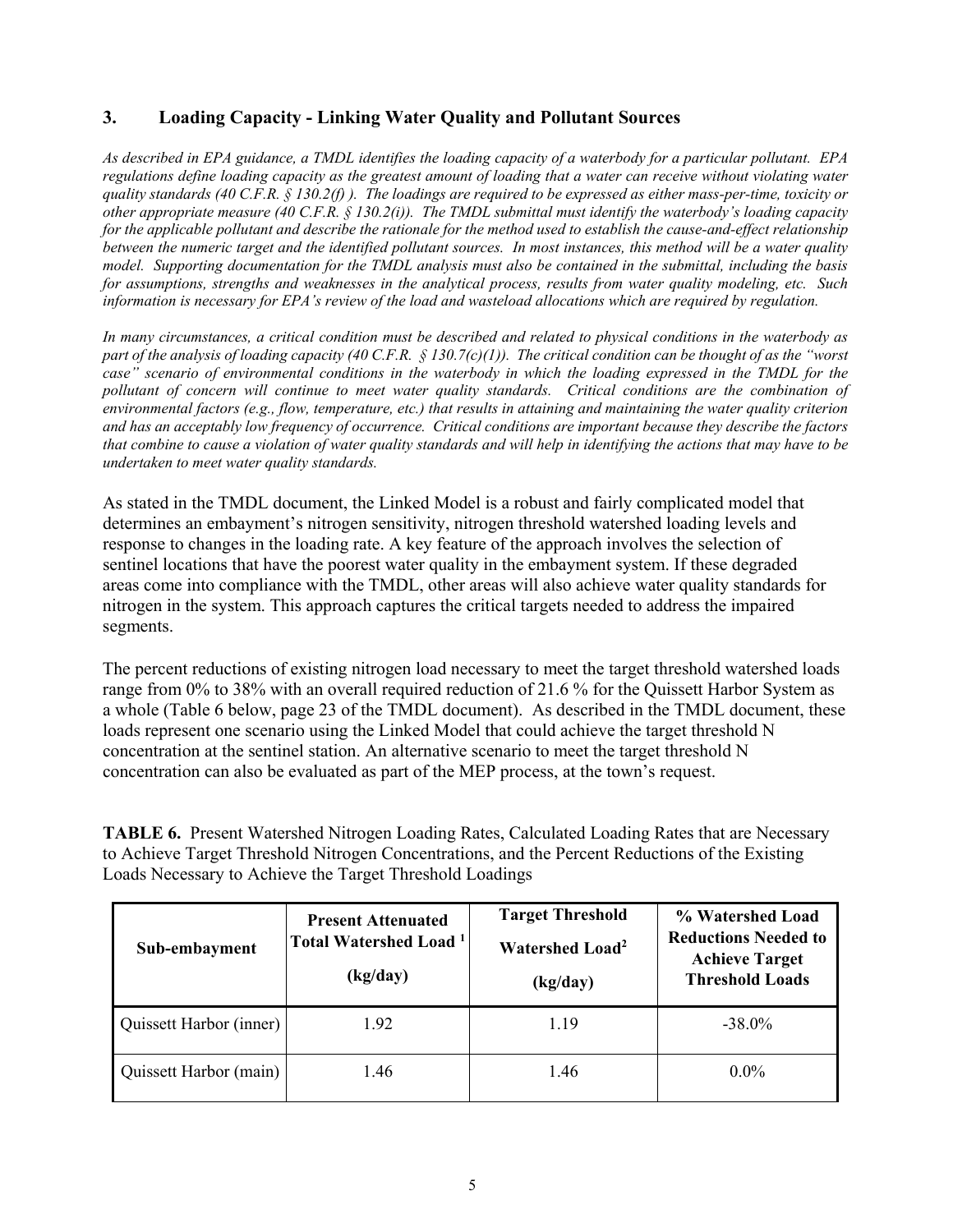| $\mathbf{r}$<br>'otal<br>Svstem | 20<br>9.90 |  | 60/<br>-<br>----- |
|---------------------------------|------------|--|-------------------|
|                                 |            |  |                   |

<sup>1</sup> Composed of wastewater from septic systems, fertilizer, runoff from impervious surfaces and atmosphere deposition to freshwater bodies. This load does not include direct atmospheric deposition onto estuarine surfaces or benthic regeneration.

<sup>2</sup>Target threshold watershed load is the N load from the watershed (including natural background) needed to meet the target threshold N concentration identified in Table 4 of the TMDL document. Taken from Tables ES-2 and VIII-3 in the MEP Technical Report

 whole is 7.827 kg N/day. The TMDL for each embayment considers all sources of N, and is therefore the sum of the calculated target threshold watershed load, atmospheric deposition load, and benthic flux load from sediment sources (Table 7 below, page 31 of the TMDL document). The TMDLs for Quissett Harbor Estuarine System range from 2.386 kg N/day to 5.441 kg N/day. The TMDL for the Quissett Harbor System as a

|  |  |  | Table 7: The Total Maximum Daily Loads (TMDL) for the Quissett Harbor Estuarine System |  |  |  |  |  |  |  |  |
|--|--|--|----------------------------------------------------------------------------------------|--|--|--|--|--|--|--|--|
|--|--|--|----------------------------------------------------------------------------------------|--|--|--|--|--|--|--|--|

| Sub-embayment           | <b>Target</b><br><b>Threshold</b><br>Watershed Load <sup>1</sup><br>(kg N/day) | Atmospheric<br><b>Deposition</b><br>(kg N/day) | <b>Nitrogen Load</b><br>from Sediments <sup>2</sup><br>(kg N/day) |       | $\frac{0}{0}$<br>Watershed<br>Reduction<br>Required |
|-------------------------|--------------------------------------------------------------------------------|------------------------------------------------|-------------------------------------------------------------------|-------|-----------------------------------------------------|
| Quissett Harbor (inner) | 1.192                                                                          | 0.409                                          | 3.84                                                              | 5.441 | $-38%$                                              |
| Quissett Harbor (main)  | 1.458                                                                          | 0.928                                          |                                                                   | 2.386 | $0\%$                                               |
| <b>System Total</b>     | 2.65                                                                           | 1.337                                          | 3.84                                                              | 7.827 | $-21.6%$                                            |

 1 Target threshold watershed load is the load from the watershed needed to meet the embayment threshold concentration identified in Table 6.

 load reductions and factoring in the existing and projected future concentrations of PON. Negative fluxes set to zero. 2 Projected sediment N loadings obtained by reducing the present loading rates (Table 5) proportional to proposed watershed 3Sum of target threshold watershed load and atmospheric deposition load and sediment load.

*Assessment:* The TMDL document explains and EPA concurs with the approach for applying the Linked Model to specific embayments for the purpose of developing target nitrogen loading rates and in identifying sources of needed nitrogen load reduction. EPA believes that this approach is reasonable because the factors influencing and controlling nutrient impairment were well justified, as demonstrated by the foregoing and the TMDL's administrative record.

#### **4. Load Allocations (LAs)**

*reasonably accurate estimates to gross allotments (40 C.F.R. § 130.2(g)). Where it is possible to separate natural* background from nonpoint sources, load allocations should be described separately for background and for nonpoint *EPA regulations require that a TMDL include LAs, which identify the portion of the loading capacity allocated to existing and future nonpoint sources and to natural background (40 C.F.R. § 130.2(g) ). Load allocations may range from sources.* 

load allocation, the LA must be expressed as zero. If the TMDL recommends a zero LA after considering all pollutant  *point sources will result in attainment of the applicable water quality standard, and all nonpoint and background sources If the TMDL concludes that there are no nonpoint sources and/or natural background, or the TMDL recommends a zero sources, there must be a discussion of the reasoning behind this decision, since a zero LA implies an allocation only to will be removed.*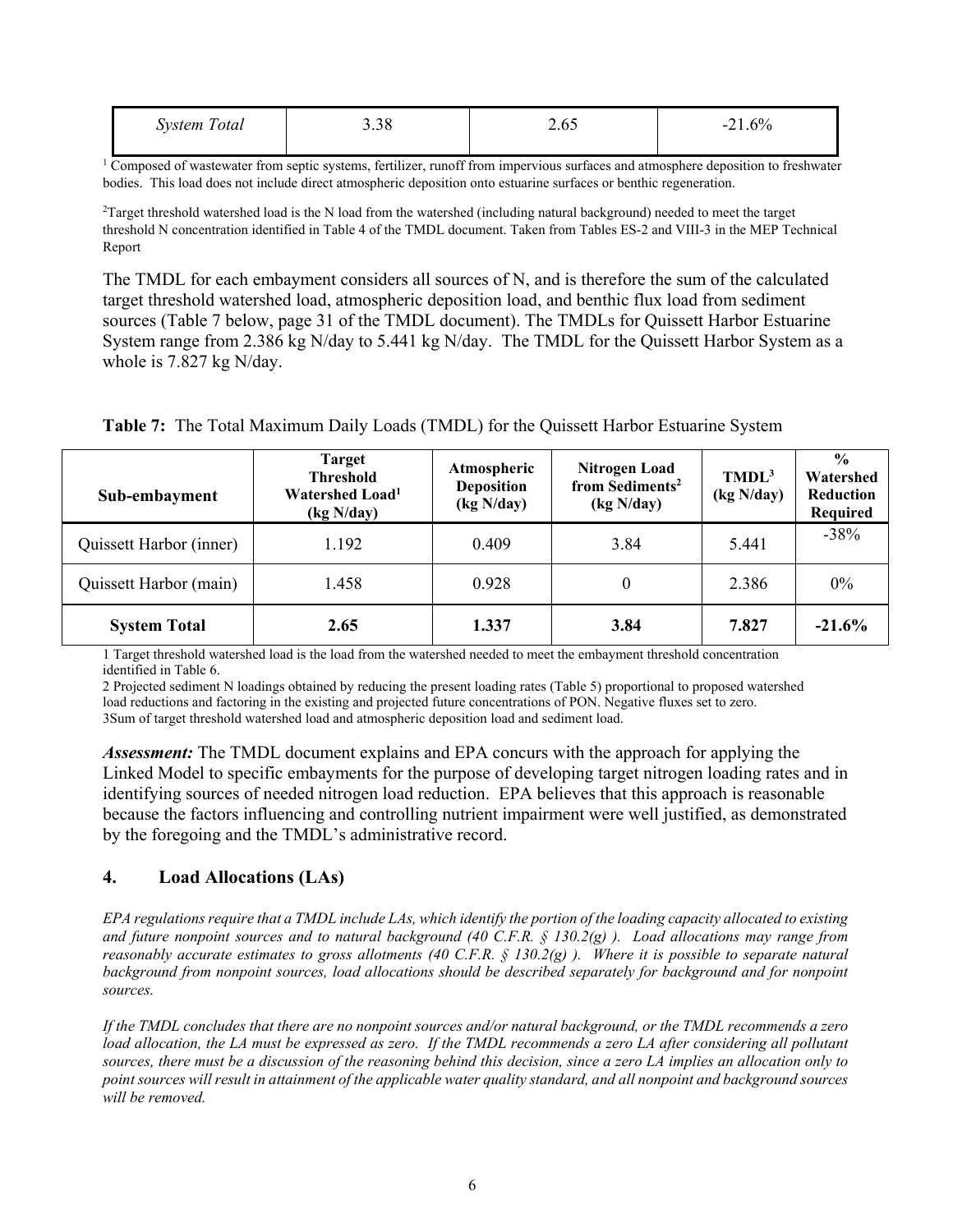nitrogen to the Quissett Harbor system is approximately 84% from septic systems, 8% from fertilizers, Using the Linked Model, MassDEP has identified the portion of the loading capacity allocated to existing and future non-point sources necessary to meet water quality standards. Within the Quissett Harbor estuary system, the majority of locally-controllable non-point source loadings are the result of on-site subsurface wastewater disposal systems (septic systems). Additional controllable nitrogen sources include storm water runoff from impervious surfaces, fertilizers from lawns and golf courses. In addition, there are nonpoint sources of N from sediments, natural background and atmospheric deposition that are not feasibly controllable. The percent contribution of locally controllable sources of and 8% from stormwater runoff from impervious surfaces (except stormwater from directly-connected impervious areas, which are considered waste loads) (page 14, TMDL document). Natural background loading is included in the estimates, but is not presented separately.

MassDEP describes the load allocations for natural background sources (see page 24 of the TMDL document).

*Assessment:* EPA concludes that the TMDL document sufficiently addresses the calculation of the load allocations, as demonstrated by the foregoing and by the TMDL's administrative record.

### **5. Wasteload Allocations (WLAs)**

*EPA regulations require that a TMDL include WLAs, which identify the portion of the loading capacity allocated to existing and future point sources (40 C.F.R. § 130.2(h) ). If no point sources are present or if the TMDL recommends a zero WLA for point sources, the WLA must be expressed as zero. If the TMDL recommends a zero WLA after considering all pollutant sources, there must be a discussion of the reasoning behind this decision, since a zero WLA implies an allocation only to nonpoint sources and background will result in attainment of the applicable water quality standard, and all point sources will be removed.* 

 *allocation of pollutant loading capacity. When the source is a minor discharger of the pollutant of concern or if the*  source is contained within an aggregated general permit, an aggregated WLA can be assigned to the group of facilities. *In preparing the wasteload allocations, it is not necessary that each individual point source be assigned a portion of the But it is necessary to allocate the loading capacity among individual point sources as necessary to meet the water quality standard.* 

 *an assumption that nonpoint source load reductions will occur. In such cases, the State/Tribe will need to demonstrate The TMDL submittal should also discuss whether a point source is given a less stringent wasteload allocation based on reasonable assurance that the nonpoint source reductions will occur within a reasonable time.* 

 program (existing and future); it allocated sources that did not meet these two criteria to the LA. Thus, The Commonwealth assigned to the WLA those point sources (1) that "discharge" pollutants to waters of the United States within the meaning of the Act *and* (2) that are subject to the NPDES permitting for example, the pollutant loads from Directly Connected Impervious Areas (DCIA's) which discharge stormwater directly to waterbodies via a conveyance system such as a swale, pipe, or ditch were included in the WLA. The remaining sources of nitrogen (*e.g.*, septic systems and agricultural runoff) that are initially released to ground and enter the receiving waters only after traveling through soils and groundwater, were included in the LA portion of the load.

Based on land use, the Linked Model accounts for loading of stormwater, but does not explicitly breakout stormwater into a load and waste load allocation. MassDEP has determined that stormwater discharge from all DCIAs (including those in non-regulated areas as well as urbanized regulated areas)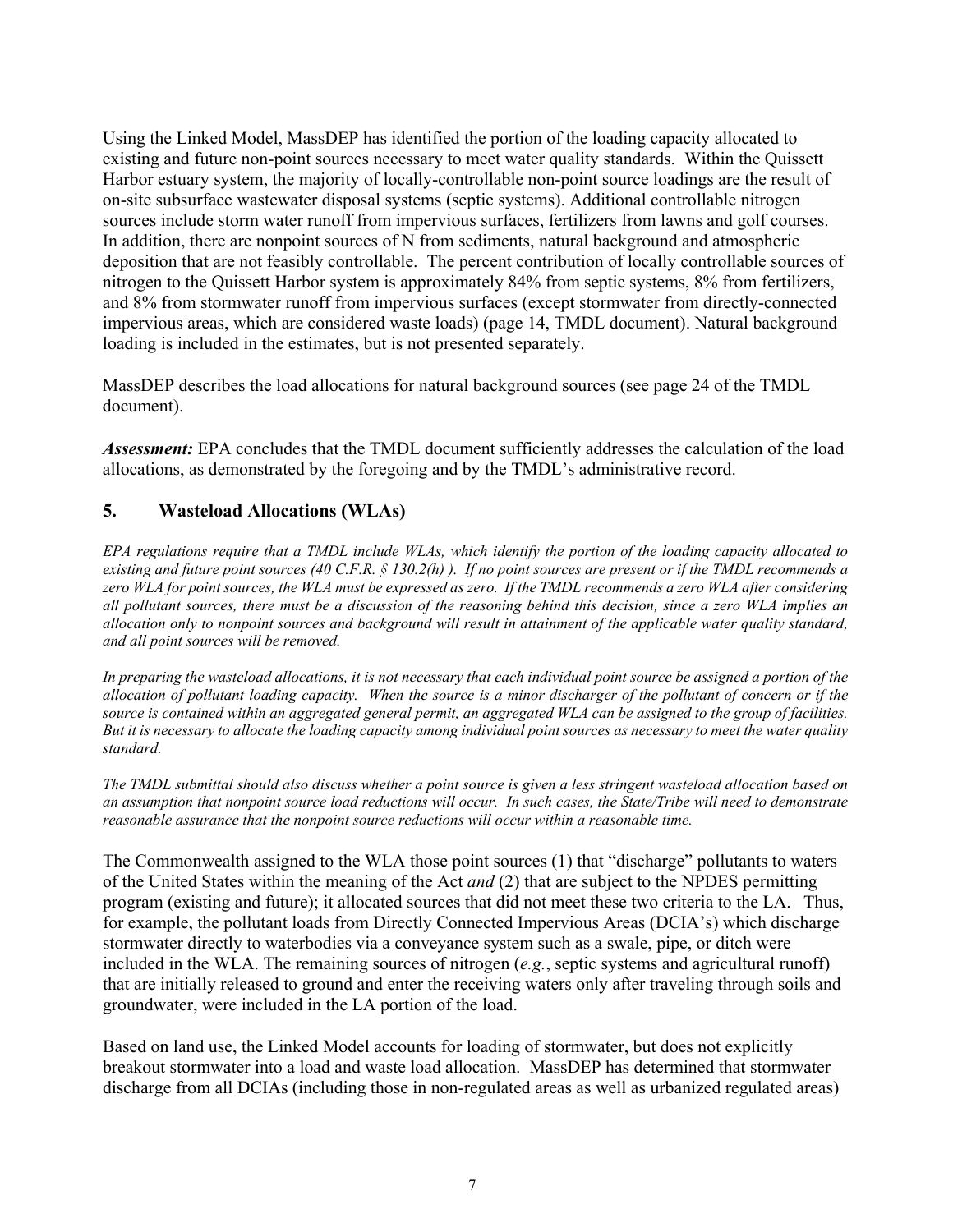shall be treated as part of a waste load allocation. Since there are no other point sources of nitrogen in the Quissett Harbor watershed, the DCIA stormwater load is the total waste load allocation for the TMDL. This is based on the percent of impervious surface within 200 feet of the shoreline that may discharge stormwater via pipes directly to the water body. For the purposes of waste load allocation, it was assumed that all impervious surfaces within 200 feet of the shoreline discharge directly to the water body whether or not they actually do so. The calculated waste load allocation due to runoff from impervious surfaces within 200 feet of the estuary is 0.03 kg/day, <1% of the total unattenuated watershed load. In the absence of site-specific information on direct discharge sources, EPA believes the approach set out in the TMDL for the WLAs is reasonable. The specific WLAs are set forth in Appendix C of the TMDL document.

 *Assessment:* EPA concludes that the TMDL document sufficiently addresses the calculation of the waste load allocations, as demonstrated by the foregoing and by the TMDL's administrative record.<sup>1</sup>

### **6. Margin of Safety (MOS)**

 $\overline{a}$ 

 *conservative assumptions in the analysis, or explicit, i.e., expressed in the TMDL as loadings set aside for the MOS. If the MOS is implicit, the conservative assumptions in the analysis that account for the MOS must be described. If the MOS is explicit, the loading set aside for the MOS must be identified. The statute and regulations require that a TMDL include a margin of safety to account for any lack of knowledge concerning the relationship between load and wasteload allocations and water quality (CWA § 303(d)(1)(C), 40 C.F.R. § 130.7(c)(1) ). EPA guidance explains that the MOS may be implicit, i.e., incorporated into the TMDL through* 

MassDEP employs an implicit MOS in these TMDLs, described in the TMDL document on pages 27-30. There are several factors that contribute to the margin of safety inherent in the approach used to develop this TMDL including:

- 1) **Use of conservative data in the Linked Model as follows**:
	- Nitrogen concentrations in the watershed that were used in the model were higher and more conservative than those actually measured in the streams;
	- Agreement between the modeled and observed values has been approximately 95%;
	- Attenuation factors used were lower and more conservative than those that were actually measured;

<sup>&</sup>lt;sup>1</sup> The categorization of the pollutant sources on Cape Cod (*i.e.*, whether a particular source, or category of sources, is required as a matter of law to be placed within the WLA or LA) has been the subject of recent litigation. On August 24, 2010, CLF filed a complaint in the United States District Court for the District of Massachusetts, captioned *Conservation Law Foundation et al. v. United States Environmental Protection Agency, et al*., Action No. 1:10-cv-11455, challenging EPA's approval of thirteen (13) Total Maximum Daily Load determinations submitted to EPA by the Commonwealth of Massachusetts under section 303(d), 33 U.S.C. § 1313(d), of the Clean Water Act, 33 U.S.C. §§ 1251- 1387, as arbitrary and capricious, an abuse of discretion, and in violation of the Administrative Procedure Act, 5 U.S.C. § 706(2). EPA's positions on categorization, margin of safety, seasonal variation and other matters raised in the litigation, including climate change, have been described in the Agency's filings in that case; have been specifically considered and relied upon by EPA for the purpose of these TMDL approvals; and accordingly, have been incorporated into the TMDL's administrative record. Additionally, EPA has considered MassDEP's correspondence of April 3, 2015 regarding these issues, and EPA's analysis thereof has also been included in the administrative record.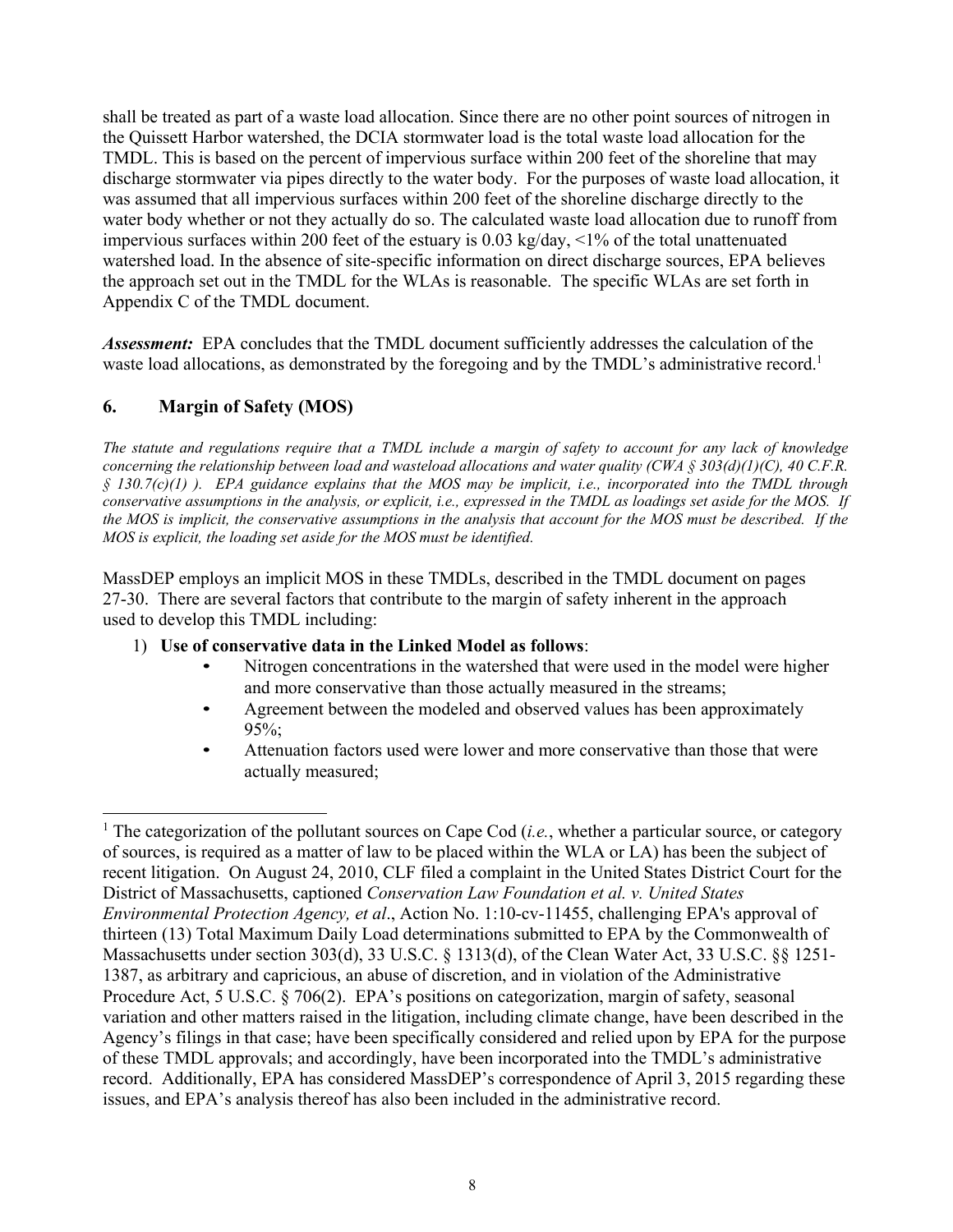- Water column nitrogen validation dataset is conservative. High or low measurements are marked as outliers;
- Reductions in benthic regeneration of nitrogen are most likely underestimates; and
- nitrogen concentration was chosen based on sites that had stable eelgrass or benthic 2) **Conservative sentinel station/target threshold nitrogen concentrations.** The target (infaunal) communities. Selection of sites that were starting to show impairment would have resulted in higher nitrogen concentrations; and
- 3) **Conservative approach.** Target loads were based on averaged nitrogen concentrations on the outgoing tide. This is the worst case scenario because this is when the nitrogen concentrations are highest. Nitrogen concentrations will be lower on the flood tides, due to dilution from the incoming tide.

 *Assessment:* EPA concludes that the approach used in developing the TMDL provides for an adequate implicit MOS, as demonstrated by the foregoing and by the TMDL's administrative record.

### **7. Seasonal Variation**

*The statute and regulations require that a TMDL be established with consideration of seasonal variations. The method chosen for including seasonal variations in the TMDL must be described (CWA § 303(d)(1)(C), 40 C.F.R. § 130.7(c)(1).* 

The TMDLs for the water body segments identified in the document are based on achieving the nitrogen loads during the most critical time period, i.e., the summer growing season. Since the other seasons are less sensitive to nitrogen loading, the TMDLs are protective of all seasons throughout the year. Seasonal variation is addressed on page 30 of the TMDL document.

*Assessment:* Since the other seasons are less sensitive to nitrogen loading, EPA concludes that the TMDL is protective of all seasons throughout the year.

### **8. Monitoring Plan**

*EPA's 1991 document, Guidance for Water Quality-Based Decisions: The TMDL Process (EPA 440/4-91-001), and EPA's 2006 guidance, Clarification Regarding "Phased" Total Maximum Daily Loads, recommend a monitoring plan when a TMDL is developed using the phased approach. The guidance indicates that a State may use the phased approach for situations where TMDLs need to be developed despite significant data uncertainty and where the State expects that the loading capacity and allocation scheme will be revised in the near future. EPA's guidance provides that a TMDL developed under the phased approach should include, in addition to the other TMDL elements, a monitoring plan that describes the additional data to be collected, and a scheduled timeframe for revision of the TMDL.* 

The nitrogen TMDL for Quissett Harbor is not a phased TMDL, therefore a monitoring plan is not required in order to assure that data is available for updating the TMDL in the near future. However, the document does include a description of a monitoring plan designed to measure attainment of water quality standards (page 35-36 of the TMDL document). Although more specific details need to be developed on a case-by-case basis, MassDEP believes that about half the current effort (using the same data collection procedures) would be sufficient to monitor compliance over time and to observe trends in water quality changes. In addition, the benthic habitat and communities would require periodic monitoring on a frequency of about every 3-5 years. Finally, in addition to the above, existing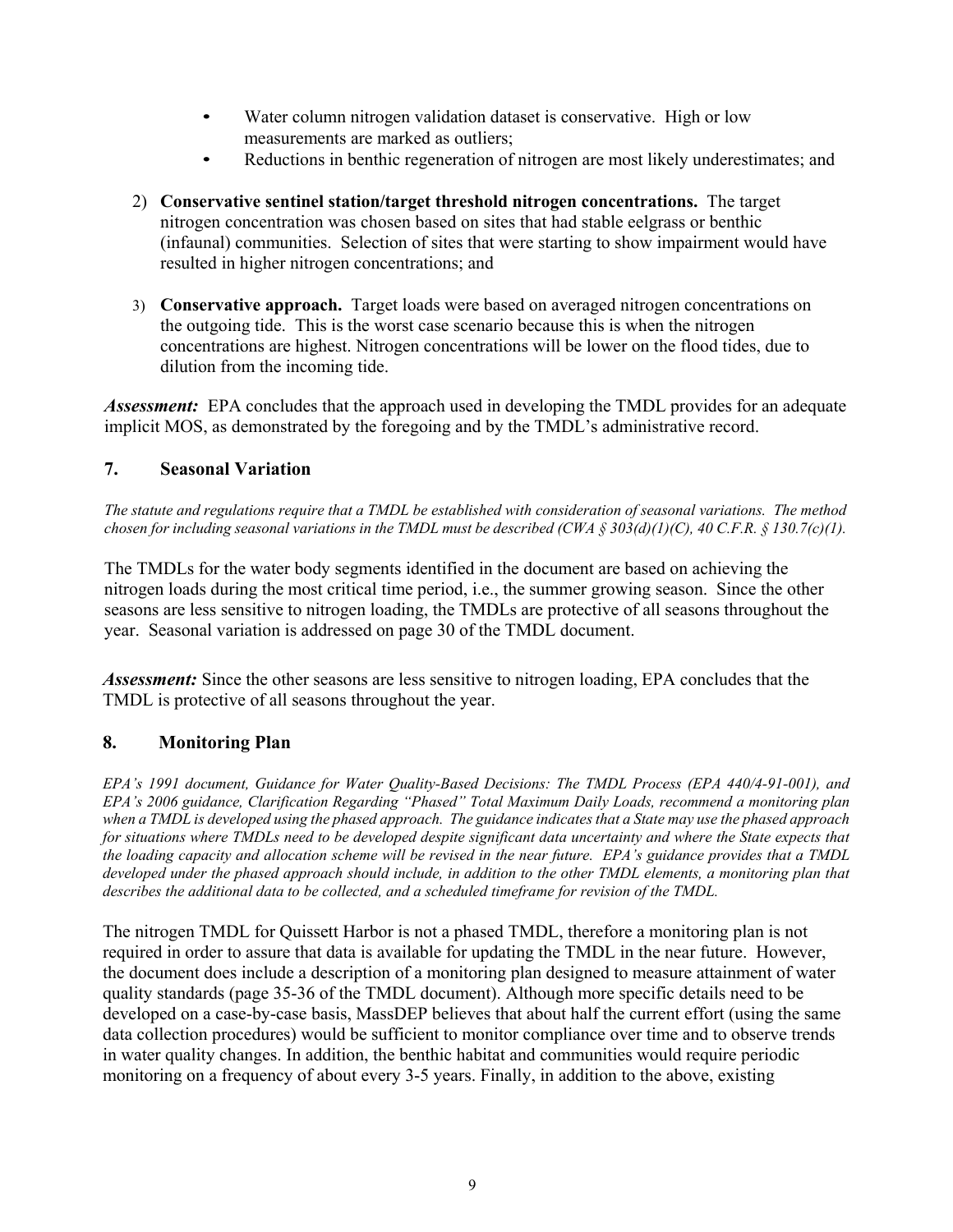monitoring conducted by MassDEP for eelgrass should continue into the future to observe any changes that may occur to eelgrass populations as a result of restoration efforts.

 *Assessment:* EPA concludes that the anticipated monitoring by MassDEP is sufficient to evaluate the adequacy of the TMDL and attainment of water quality standards, although is not a required element of EPA's TMDL approval process.

### **9. Implementation Plans**

memorandum also includes a discussion of renewed focus on the public participation process and recognition of other  *relevant watershed management processes used in the TMDL process. Although implementation plans are not approved On August 8, 1997, Bob Perciasepe (EPA Assistant Administrator for the Office of Water) issued a memorandum, "New Policies for Establishing and Implementing Total Maximum Daily Loads (TMDLs)," that directs Regions to work in partnership with States/Tribes to achieve nonpoint source load allocations established for 303(d)-listed waters impaired solely or primarily by nonpoint sources. To this end, the memorandum asks that Regions assist States/Tribes in developing implementation plans that include reasonable assurances that the nonpoint source load allocations established in TMDLs for waters impaired solely or primarily by nonpoint sources will in fact be achieved. The by EPA, they help establish the basis for EPA's approval of TMDLs.* 

 The implementation plan for the total nitrogen TMDL for the Quissett Harbor system is described on pages 31-33 of the TMDL document. EPA concludes that the approach taken by MassDEP is reasonable because of the resources available to the local communities to address nitrogen such as the CWMP, additional linked model runs at nominal expense, assessment of cost-effective options for reducing loadings from individual on-site subsurface wastewater disposal systems, land use planning and controls, agricultural BMPs, water conservation, and stormwater control and treatment. The Town of Falmouth is covered by their Phase II MS4 stormwater permit and therefore compliance with the permit will contribute to reducing the nitrogen load to the watershed of the Quissett Harbor estuary. EPA and MassDEP reissued the MS4 permit in April 2016 and at this time the reissued permit is scheduled to take effect July 1, 2018.

 *Assessment:* MassDEP has addressed the implementation plan. Although EPA is not approving the implementation plan, EPA has concluded that it outlines a reasonable approach to implementation, as demonstrated by the foregoing and by the TMDL's administrative record.

#### **10. Reasonable Assurances**

*EPA guidance calls for reasonable assurances when TMDLs are developed for waters impaired by both point and nonpoint sources. In a water impaired by both point and nonpoint sources, where a point source is given a less stringent wasteload allocation based on an assumption that nonpoint source load reductions will occur, reasonable assurance that the nonpoint source reductions will happen must be explained in order for the TMDL to be approvable. This information is necessary for EPA to determine that the load and wasteload allocations will achieve water quality standards.* 

 *implementation plans described in section 9, above. As described in the August 8, 1997 Perciasepe memorandum, In a water impaired solely by nonpoint sources, reasonable assurances that load reductions will be achieved are not required in order for a TMDL to be approvable. However, for such nonpoint source-only waters, States/Tribes are strongly encouraged to provide reasonable assurances regarding achievement of load allocations in the such reasonable assurances should be included in State/Tribe implementation plans and "may be non-regulatory, regulatory, or incentive-based, consistent with applicable laws and programs."*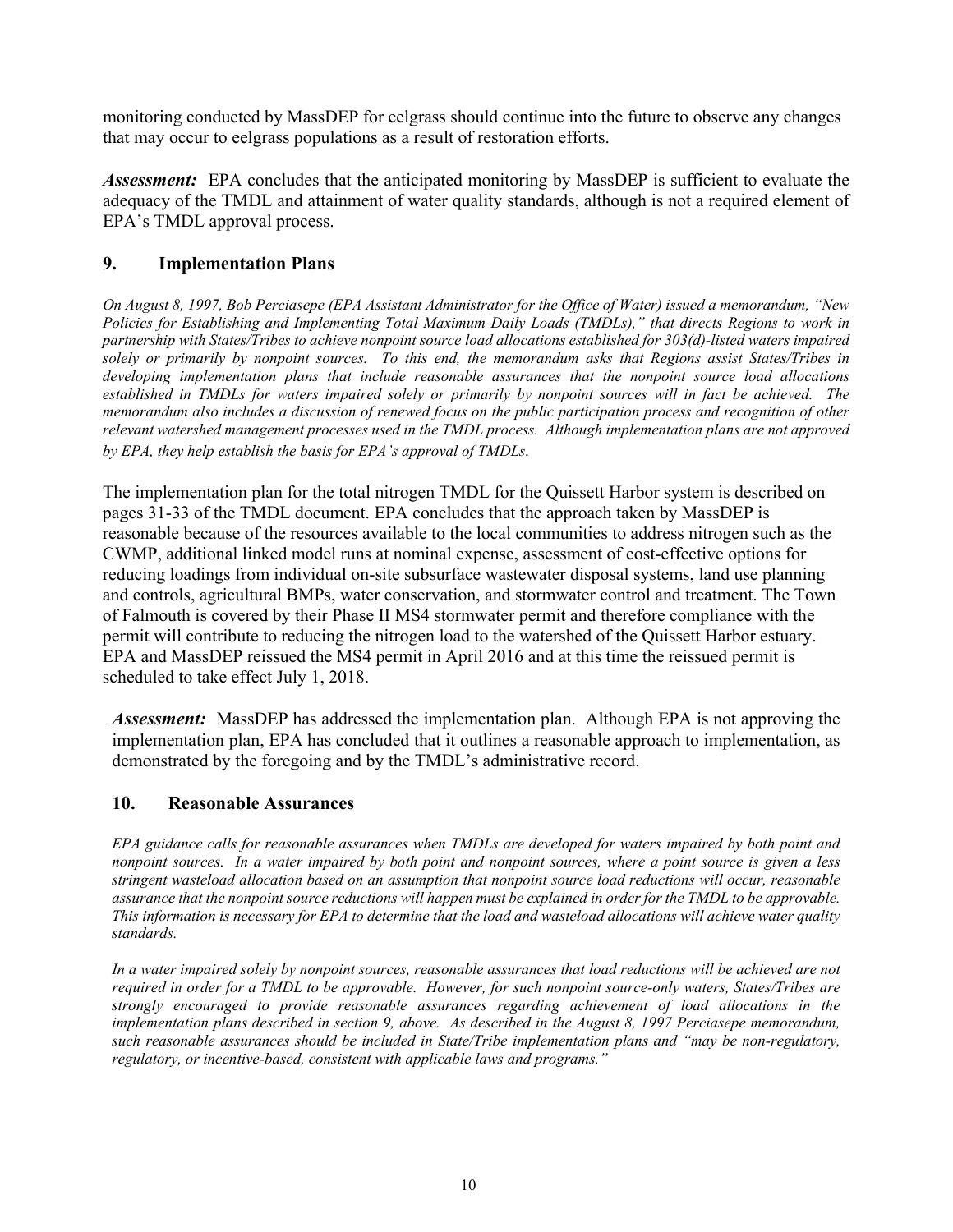these valuable resources. Enforcement of local, state, and federal programs for pollution control The TMDL targets for point sources in this TMDL are not less stringent based on any assumed nonpoint source reductions, so documentation of reasonable assurance in the TMDL is not a requirement. However, MassDEP addresses the concept of reasonable assurance insofar as it relates to overall TMDL implementation on pages 36-37 of the Final TMDL. In addition, Falmouth has demonstrated their commitment to implement this TMDL through the comprehensive wastewater planning that they initiated well before the generation of this TMDL. The town expects to use the information in this TMDL to generate support from their citizens to take the necessary steps to remedy existing problems related to nitrogen loading on-site subsurface wastewater disposal systems, stormwater runoff (including lawn fertilizers), and to prevent any future degradation of contribute to the level of reasonable assurance. There are also financial incentives to encourage the towns to follow through with its plans and prevent further degradation to water quality.

 *Assessment:* Because MassDEP did not increase WLAs based on expected LA reductions, reasonable assurance is not required. However, EPA acknowledges MassDEP's reasonable assurance discussion for the record.

### **11. Public Participation**

 *State/Tribe must, therefore, provide for public participation consistent with its own continuing planning process and submitted to EPA for review and approval must describe the State/Tribe's public participation process, including a EPA regulations require EPA to publish a notice seeking public comment (40 C.F.R. § 130.7(d)(2)). EPA policy is that there must be full and meaningful public participation in the TMDL development process. Each public participation requirements (40 C.F.R. § 130.7(c)(1)(ii) ). In guidance, EPA has explained that final TMDLs summary of significant comments and the State/Tribe's responses to those comments. When EPA establishes a TMDL,* 

 *participation has been provided for, either by the State/Tribe or by EPA*. *Inadequate public participation could be a basis for disapproving a TMDL; however, where EPA determines that a State/Tribe has not provided adequate public participation, EPA may defer its approval action until adequate public* 

The public participation process for the Quissett Harbor Estuarine System TMDL is described on page 37 of the TMDL document. MassDEP publically announced the draft TMDL and copies were distributed to key stakeholders. A public meeting to present the results of and answer questions on this TMDL was held on September 12, 2017 in the Hermann Room of the Falmouth Public Library for all interested parties. Comments received at the public meeting and received in writing within a 30-day comment period following the public meeting were considered by MassDEP. The attendance list, public comments from the meeting, written comments received by MassDEP, and the MassDEP responses are included in Appendix E of the TMDL document. MassDEP fully addressed all comments received in Appendix E of the TMDL document.

 *Assessment:* EPA concludes that MassDEP has done a sufficient job of involving the public in the development of the TMDL, provided adequate opportunities for the public to comment and has addressed the comments received as set forth in the response to comment section of the TMDL document.

### **12. Submittal Letter**

*A submittal letter should be included with the TMDL analytical document, and should specify whether the TMDL is being submitted for a technical review or is a final submittal. Each final TMDL submitted to EPA must be*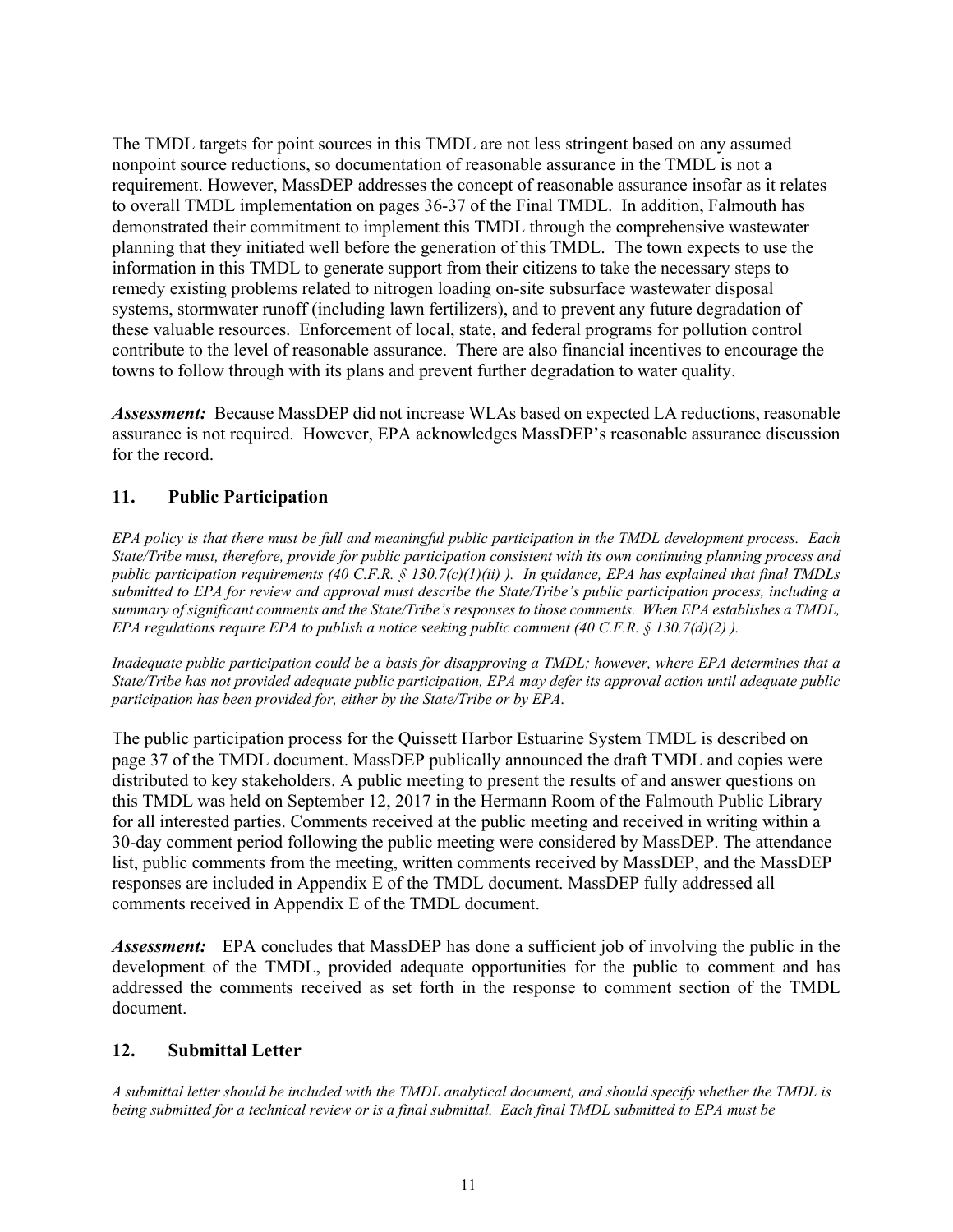*accompanied by a submittal letter that explicitly states that the submittal is a final TMDL submitted under Section 303(d) of the Clean Water Act for EPA review and approval. This clearly establishes the State/Tribe's intent to submit, and EPA's duty to review, the TMDL under the statute. The submittal letter, whether for technical review or final submittal, should contain such information as the name and location of the waterbody, the pollutant(s) of concern, and the priority ranking of the waterbody.* 

 *Assessment:* On December 1, 2017, MassDEP submitted the Final Quissett Harbor Estuarine System TMDL For Total Nitrogen (Control #374.1) and associated documents for EPA approval. The documents contained all of the elements necessary to approve the TMDL

 **Attachment 1**: Quissett Harbor Estuarine System: One Total Nitrogen TMDL and 2 Pollution Prevention TMDLs (taken from Appendix D of the TMDL, page 45)

| Sub-<br>embayment         | Segment<br>ID | <b>Segment Description</b>                                                                                  | <b>TMDL</b> Type | <b>TMDL</b><br>(kgN/day) |
|---------------------------|---------------|-------------------------------------------------------------------------------------------------------------|------------------|--------------------------|
| Quissett<br><b>Harbor</b> | MA95-25       | The semi-enclosed body of water landward<br>of a line drawn between The Knob and<br>Gansett Point, Falmouth | Restoration      | 7.83                     |